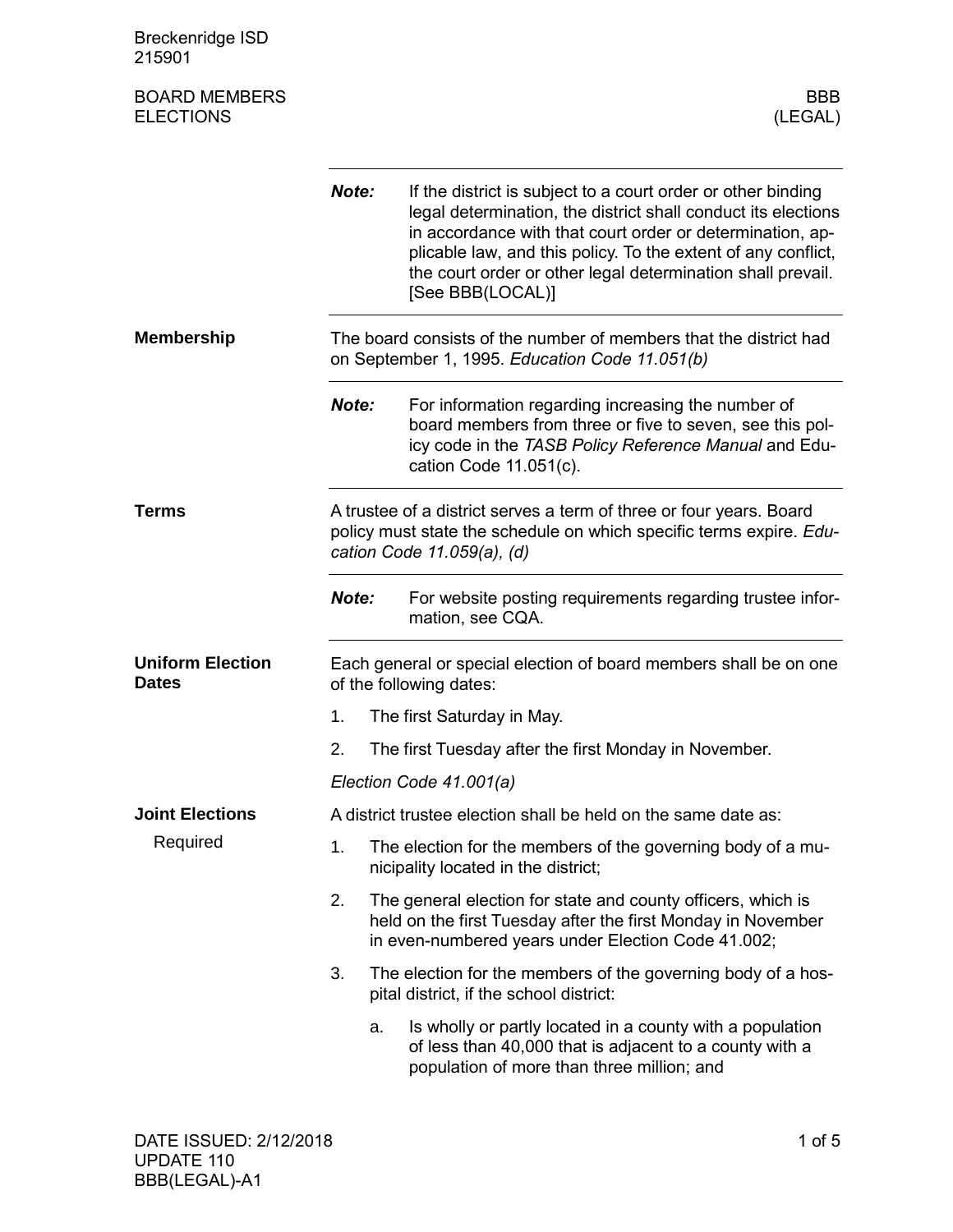| Breckenridge ISD<br>215901                                               |                                                                                                                                                                                                                                                                                                                                                                                                                                     |
|--------------------------------------------------------------------------|-------------------------------------------------------------------------------------------------------------------------------------------------------------------------------------------------------------------------------------------------------------------------------------------------------------------------------------------------------------------------------------------------------------------------------------|
| <b>BOARD MEMBERS</b><br><b>ELECTIONS</b>                                 | <b>BBB</b><br>(LEGAL)                                                                                                                                                                                                                                                                                                                                                                                                               |
|                                                                          | Held its election for board members jointly with the elec-<br>b.<br>tion for the members of the governing body of the hospi-<br>tal district before May 2007; or                                                                                                                                                                                                                                                                    |
|                                                                          | The election for the members of the governing board of a<br>4.<br>public junior college district in which the school district is<br>wholly or partly located.                                                                                                                                                                                                                                                                       |
|                                                                          | Elections held on the same date as provided above shall be held<br>as a joint election under Election Code Chapter 271, and the voters<br>shall be served by common polling places consistent with Election<br>Code 271.003(b).                                                                                                                                                                                                     |
|                                                                          | Education Code $11.0581(a)$ -(c)                                                                                                                                                                                                                                                                                                                                                                                                    |
|                                                                          | A board may enter into an agreement with another political subdivi-<br>sion holding an election on the same day in all or part of the same<br>county to hold the elections jointly. The terms of a joint election<br>agreement must be stated in an order, resolution, or other official<br>action adopted by the board. Election Code 271.002                                                                                      |
| <b>Methods of</b><br><b>Election-Options</b><br><b>Position or Place</b> | The positions on the board shall be designated by number in any<br>district in which the board by resolution orders that all candidates<br>for trustee be voted on and elected separately for positions on the<br>board and that all candidates be designated on the official ballot<br>according to the number of the positions for which they seek elec-<br>tion.                                                                 |
|                                                                          | Not later than the 60th day before the date of an election, the<br>board must make the resolution and number the positions on the<br>board in the order in which the terms of office expire. Once a board<br>has ordered the election of trustees by numbered positions, neither<br>the board nor their successors may rescind the action.                                                                                          |
|                                                                          | Education Code $11.058(c)$ –(f)                                                                                                                                                                                                                                                                                                                                                                                                     |
| Single-Member<br><b>Districts</b><br>On Board's<br><b>Motion</b>         | Except as provided below, the board, on its own motion, may order<br>that trustees of the district are to be elected from single-member<br>districts or that not fewer than 70 percent of the members of the<br>board are to be elected from single-member districts with the re-<br>maining board members to be elected from the district at large.                                                                                |
|                                                                          | If a majority of the area of a district is located in a county with a<br>population of less than 10,000, a board, on its own motion, may or-<br>der that trustees of the district are to be elected from single-mem-<br>ber districts or that not fewer than 50 percent of the members of<br>the board are to be elected from single-member districts with the<br>remaining board members to be elected from the district at large. |
|                                                                          | Before adopting an order, a board must:                                                                                                                                                                                                                                                                                                                                                                                             |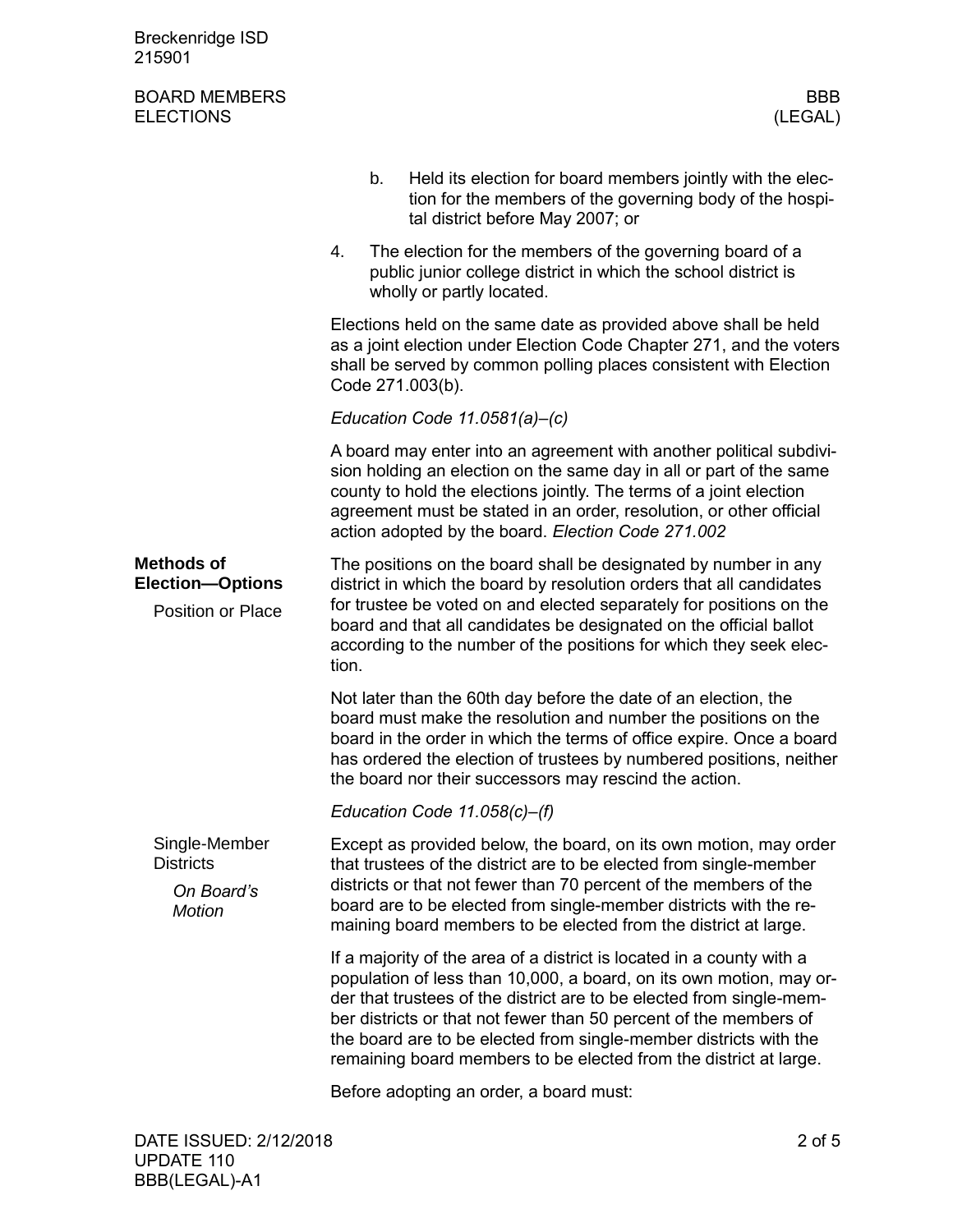| Breckenridge ISD<br>215901                    |    |                                                                                                                                                                                                                                                                                                                                                                                                                                                                                                                                                                                                                                                                                                                                                                                                                                                                                                                                                                                                                    |
|-----------------------------------------------|----|--------------------------------------------------------------------------------------------------------------------------------------------------------------------------------------------------------------------------------------------------------------------------------------------------------------------------------------------------------------------------------------------------------------------------------------------------------------------------------------------------------------------------------------------------------------------------------------------------------------------------------------------------------------------------------------------------------------------------------------------------------------------------------------------------------------------------------------------------------------------------------------------------------------------------------------------------------------------------------------------------------------------|
| <b>BOARD MEMBERS</b><br><b>ELECTIONS</b>      |    | <b>BBB</b><br>(LEGAL)                                                                                                                                                                                                                                                                                                                                                                                                                                                                                                                                                                                                                                                                                                                                                                                                                                                                                                                                                                                              |
|                                               | 1. | Hold a public hearing at which registered voters of a district<br>are given an opportunity to comment on whether or not they<br>favor the election of trustees in the manner proposed by the<br>board; and                                                                                                                                                                                                                                                                                                                                                                                                                                                                                                                                                                                                                                                                                                                                                                                                         |
|                                               | 2. | Publish notice of the hearing in a newspaper that has general<br>circulation in the district, not later than the seventh day before<br>the date of the hearing.                                                                                                                                                                                                                                                                                                                                                                                                                                                                                                                                                                                                                                                                                                                                                                                                                                                    |
|                                               |    | An order adopted by the board must be entered not later than the<br>120th day before the date of the first election at which all or some<br>of the trustees are elected from single-member districts authorized<br>by the order.                                                                                                                                                                                                                                                                                                                                                                                                                                                                                                                                                                                                                                                                                                                                                                                   |
|                                               |    | Education Code 11.052(a)-(d)                                                                                                                                                                                                                                                                                                                                                                                                                                                                                                                                                                                                                                                                                                                                                                                                                                                                                                                                                                                       |
| <b>By Voter Petition</b>                      |    | If at least 15 percent or 15,000 of the registered voters of the dis-<br>trict, whichever is less, sign and present to the board a petition re-<br>questing submission to the voters of the proposition that trustees<br>be elected in a specific manner, which must be generally described<br>on the petition and which must be a manner of election the board<br>could have ordered on its own motion, the board shall order that<br>the appropriate proposition be placed on the ballot at the first regu-<br>lar election of trustees held after the 120th day after the date the<br>petition is submitted to the board. The proposition must specify the<br>number of trustees to be elected from single-member districts. Be-<br>ginning with the first regular election of trustees held after an elec-<br>tion at which a majority of the registered voters voting approve the<br>proposition, trustees shall be elected in the manner prescribed by<br>the approved proposition. Education Code 11.052(e) |
| <b>Board Member</b><br><b>Districts</b>       |    | If single-member districts are adopted or approved by either<br>method described above, the board shall divide the district into the<br>appropriate number of trustee districts, based on the number of<br>members that are to be elected from single-member districts, and<br>shall number each trustee district. The trustee districts must be<br>compact and contiguous and must be as nearly as practicable of<br>equal population. In a district with 150,000 or more students in av-<br>erage daily attendance, the boundary of a trustee district shall not<br>cross a county election precinct boundary except at a point at<br>which the district boundary crosses the county election precinct<br>boundary. Trustee districts must be drawn not later than the 90th<br>day before the date of the first election of trustees from those dis-<br>tricts. Education Code 11.052(f)                                                                                                                         |
| <b>Residency for</b><br><b>First Election</b> |    | Residents of each trustee district are entitled to elect one trustee to<br>the board. A trustee elected to represent a trustee district at the                                                                                                                                                                                                                                                                                                                                                                                                                                                                                                                                                                                                                                                                                                                                                                                                                                                                     |

first election of members must be a resident of the district the trus-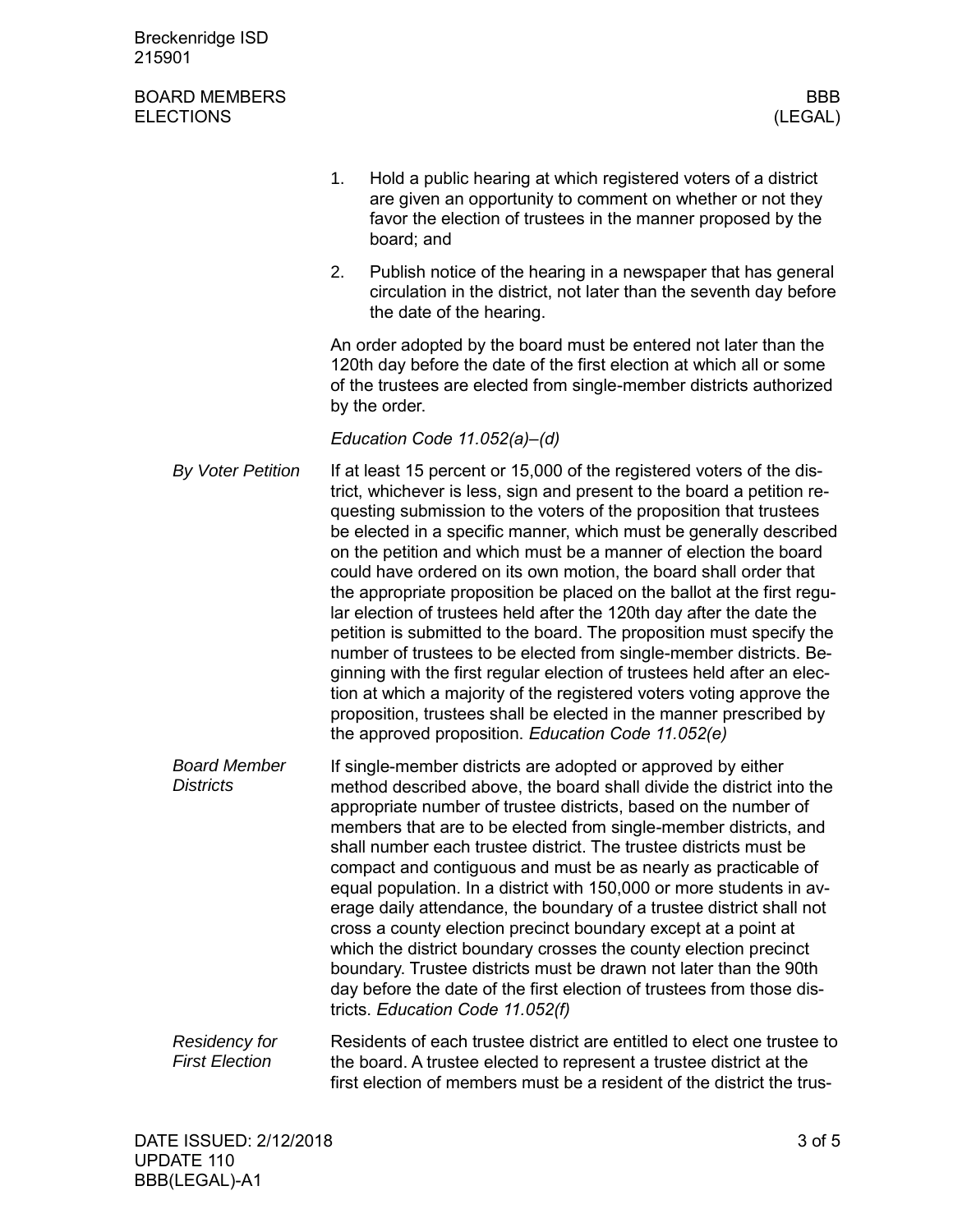| <b>Breckenridge ISD</b><br>215901                        |                                                                                                                                                                                                                                                     |                                                                                                                                                                                                                                                                                                                                                                                                                                                                                                                                                                                                                                                 |  |
|----------------------------------------------------------|-----------------------------------------------------------------------------------------------------------------------------------------------------------------------------------------------------------------------------------------------------|-------------------------------------------------------------------------------------------------------------------------------------------------------------------------------------------------------------------------------------------------------------------------------------------------------------------------------------------------------------------------------------------------------------------------------------------------------------------------------------------------------------------------------------------------------------------------------------------------------------------------------------------------|--|
| <b>BOARD MEMBERS</b><br><b>ELECTIONS</b>                 |                                                                                                                                                                                                                                                     | BBB<br>(LEGAL)                                                                                                                                                                                                                                                                                                                                                                                                                                                                                                                                                                                                                                  |  |
|                                                          | 11.052(g)                                                                                                                                                                                                                                           | tee represents not later than the 90th day after the date election re-<br>turns are canvassed, or the 60th day after the date of a final judg-<br>ment in an election contest filed concerning that trustee district. A<br>trustee vacates the office if the trustee fails to move into the district<br>the trustee represents within the time provided. [For more infor-<br>mation on residency, see BBA and BBC.] Education Code                                                                                                                                                                                                              |  |
| Number and<br>Term                                       |                                                                                                                                                                                                                                                     | At the first election at which some or all of the trustees are elected<br>from single-member trustee districts and after each redistricting, all<br>positions on a board shall be filled. The trustees then elected shall<br>draw lots for staggered terms as provided by Education Code<br>11.059 (terms). Education Code 11.052(h)                                                                                                                                                                                                                                                                                                            |  |
| Phase-in Option                                          |                                                                                                                                                                                                                                                     | The board of a district that adopts a redistricting plan may provide<br>for the trustees in office when the plan is adopted or the district is<br>redistricted to serve for the remainder of their terms in accordance<br>with this provision. The trustee district and any at-large positions<br>provided by the district's plan shall be filled as the staggered terms<br>of trustees then in office expire. Not later than the 90th day before<br>the date of the first election from trustee districts and after each re-<br>districting, a board shall determine the order in which the positions<br>will be filled. Education Code 11.053 |  |
| <b>Boundary Change</b><br><b>Notice</b>                  |                                                                                                                                                                                                                                                     | A district that changes its boundaries or the boundaries of districts<br>used to elect members to the board shall not later than the 30th<br>day after the date the change is adopted:                                                                                                                                                                                                                                                                                                                                                                                                                                                          |  |
|                                                          |                                                                                                                                                                                                                                                     | 1. Notify the voter registrar of the county in which the area sub-<br>ject to the boundary change is located of the adopted bound-<br>ary change; and                                                                                                                                                                                                                                                                                                                                                                                                                                                                                           |  |
|                                                          | 2.                                                                                                                                                                                                                                                  | Provide the voter registrar with a map of an adopted boundary<br>change in a format that is compatible with the mapping format<br>used by the registrar's office.                                                                                                                                                                                                                                                                                                                                                                                                                                                                               |  |
|                                                          |                                                                                                                                                                                                                                                     | Election Code 42.0615                                                                                                                                                                                                                                                                                                                                                                                                                                                                                                                                                                                                                           |  |
| <b>Methods of Voting-</b><br><b>Options</b><br>Plurality | Except as otherwise provided at Majority, below, to be elected to a<br>public office, a candidate elected at large by position must receive<br>more votes than any other candidate for the office. Education Code<br>11.057(a); Election Code 2.001 |                                                                                                                                                                                                                                                                                                                                                                                                                                                                                                                                                                                                                                                 |  |
|                                                          | Note:                                                                                                                                                                                                                                               | If the district adopts cumulative voting, the district's<br>method of election will no longer be at large by position.                                                                                                                                                                                                                                                                                                                                                                                                                                                                                                                          |  |
| Cumulative                                               |                                                                                                                                                                                                                                                     | The board of a district that elects its trustees at large by position<br>may order that elections for trustees be held using the cumulative                                                                                                                                                                                                                                                                                                                                                                                                                                                                                                     |  |